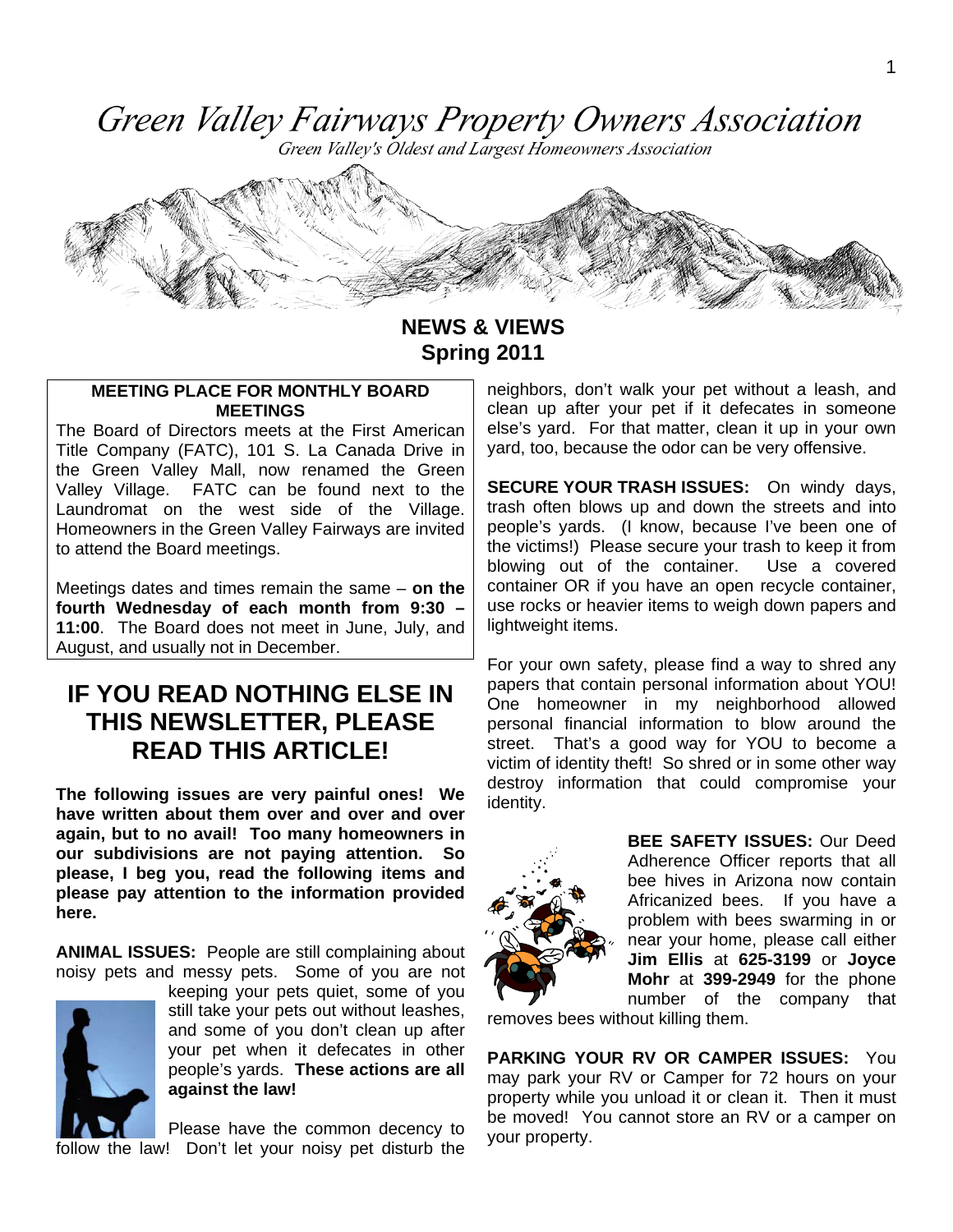If you park on the street, please note that the streets in our subdivisions come under the jurisdiction of the County. If it is deemed that your RV or camper that is parked on the street is causing problems for traffic, the Sheriff's office can be notified.

**WEEDS ISSUES:** Monsoon season is just around the corner, but before it arrives, some of you will



depart for your summer homes. Please make advance arrangements to have weeds removed at the end of monsoon season.

By the end of summer, some of the yards in our subdivisions look truly awful. Not only are these yards an eyesore, they might also alert would-be burglars that no one is home!!

Please consider using a pre-emergent so that weeds will not sprout! This is one of the best ways to insure you don't have a weed problem.

Ask a neighbor or friend to keep an eye on the weed situation in your yard, and to inform you when weeds get out of control. **Jim Ellis**, our Deed Adherence Officer, will certainly thank you.

**NAME CHANGE IN YOUR ADDRESS ISSUES:** In the event that your loved one passes away, YOU must contact Pima County to have that individual's name removed from the tax records.

GVFPOA sends out ballots or other mailings to the names and addresses that are on file in the tax records. **YOU** are the only person who can officially have the name of your deceased loved one removed from the records.

#### **LITTERING WITH CIGARETTE BUTTS ISSUES**:



I've received complaints from homeowners who have to pick up cigarette butts from their yards. Walkers or people driving by are tossing cigarette butts.

Please don't use other people's yards as your ashtray.

## **AND THE GOOD NEWS IS….**

**The revised and updated CC&Rs have passed!** Of the 323 ballots that were cast, 262 of you voted "yes" and 61 voted "no."



Several people discovered typos, so those will be corrected. A corrected version will go to an attorney for one last examination. If everything passes muster, the President and Secretary will sign in the appropriate places before a Notary Public. Once the CC&Rs have been signed and notarized, they will be filed with Pima County.

For those of you who were opposed to changing the CC&Rs, I would like to explain again why this was necessary. The old CC&Rs were not only out of date, they also failed to address new issues and new laws. And they made it impossible to make changes or additions when needed.

One of the best things about the new CC&Rs is that they can be amended whenever the homeowners deem it necessary. We have already received a complaint about the CC&R that deals with the size of sheds. As a result, we are already looking into an amendment process.

Another good thing is that we wrote the CC&Rs in simple-to-understand, clear-cut English. No legal jargon! We cut sentences down so that they didn't run on and on. We wanted everyone to clearly understand what the rules say. No vagueness!

We took out any CC&R that no longer applies, such as the one about communal property. The Fairways used to have some communal property that is now the East Center. Also, the CC&R regarding mailboxes was badly written and inappropriate. We removed it.

We updated the CC&Rs to reflect current issues, such as "going green." We added information on water harvesting equipment and solar panels. We researched these issues and discussed them at Board Meetings, trying in every case to come to a consensus that would please and satisfy the majority of homeowners.

We specified whenever possible which CC&Rs are the results of Federal or State laws or County Ordinances. Laws change, and as they change, you need to be informed.

We realize that not all of you were happy with our decision to amend and update the CC&Rs. We also realize that trying to please all 759 of you is virtually impossible. We are saddened that so few – less than half of you – chose to vote. We are grateful to those of you who did.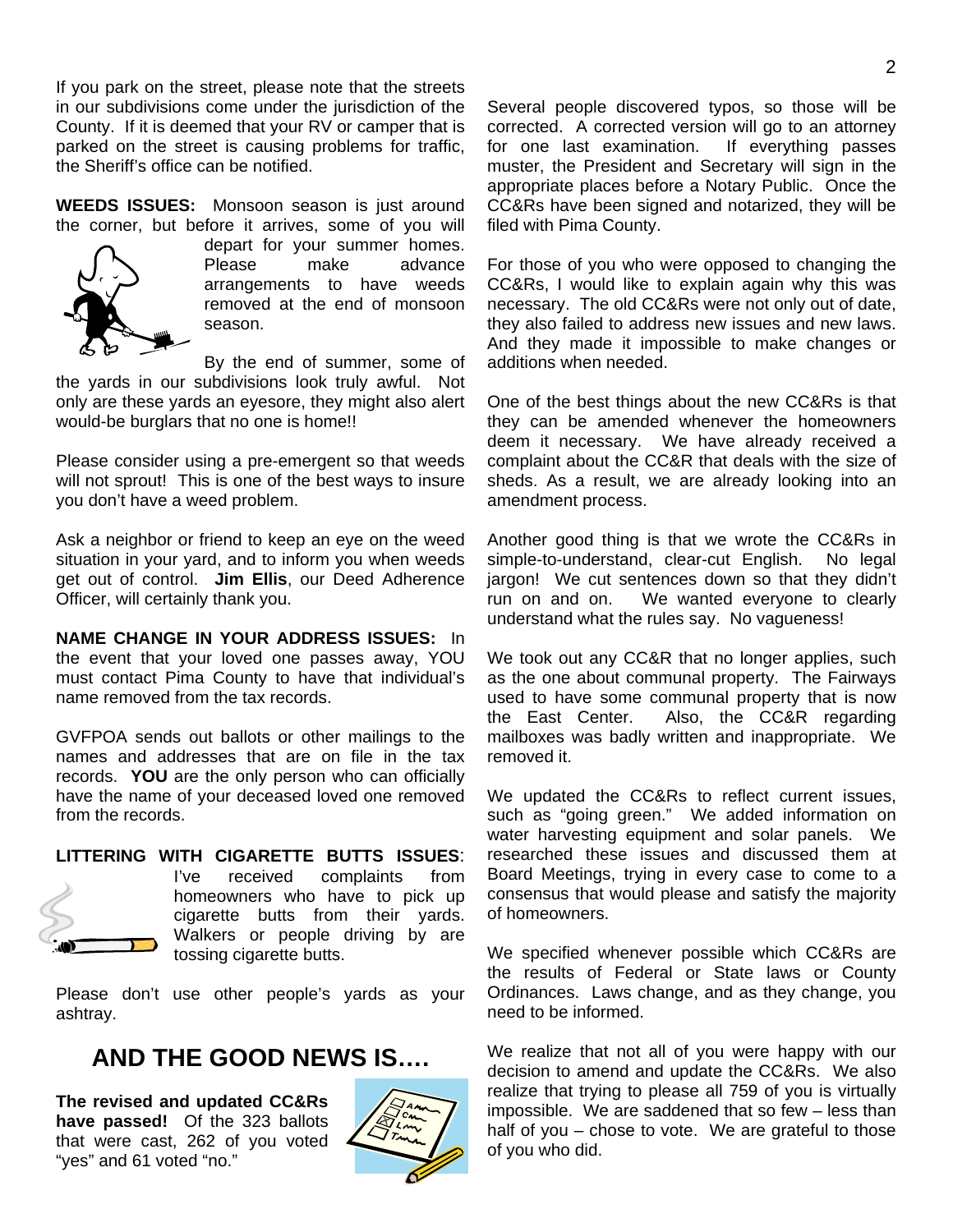One last note: Our By-Laws are so badly out of date that we legally should not be following them. They need to updated as well. Would some brave soul like to step up to the plate?

## **ANNUAL MEETING**



The 45<sup>th</sup> Annual Meeting was called to order on February  $25<sup>th</sup>$  with about 70 people in attendance.

After the initial business was conducted, the audience was invited to make statements or ask questions about any issues affecting homeowners in our subdivisions, as well as about the CC&Rs in particular. The discussions that followed were very lively, and many people felt it was one of the best meetings they'd attended.

It has been suggested that every other year we hold a meeting without a particular speaker so that homeowners can ask questions or even let off steam (politely) about issues that concern them. The Board will consider this.

One of the issues that arose concerns the medians on Abrego. The median strips are County-owned, but the County does not have a lot of extra money these days to spend on medians. **Bettye Jo Preis** will be contacting Median Green to learn more about how volunteers can work to beautify our medians on Abrego.

# **2011 ELECTION RESULTS**

The three Board Members – **Carol Kay**, **Ralph Potteiger**, and **Don McSurdy** – were all reelected to the Board. **Betty Jo Preis** has also been given a seat on the Board. She replaces **Bill Knowles** who resigned in January.

# **GVCCC NOW KNOWN AS GVC**

GVCCC is now referred to as GVC.

Regarding the issue of whether or not GVFPOA should rejoin GVC, the members voted against this action. The matter failed by 4 votes.

# **SIGNING A COMPLAINT**

 A number of homeowners are concerned about having to sign their names to any complaint they might make. Some worry about the alleged violator finding out.

However, **this is Arizona law**. If you make a complaint, the person being complained about has the legal right to know who his/her accuser is. So if you call **Jim Ellis** to make a complaint about someone else, Jim must tell the accused who made the complaint if he is asked.

# **PLEASE RECYCLE**

Here are some important things you need to know about recycling:

- Waste Management will give you a free recycle bin. All you have to do is call them.
- The Lions' recycling center near the library raises money from recycled items. Check with them if you aren't sure what they take. They use the money they raise to pay for all the good deeds they do!
- The Lions' Club also sells boxes for almost nothing! These are second-hand boxes and all broken down so they are easier for you to carry.
- Recycle your phone books by taking them to the Lions' recycle center near the library. Please remove the covers first.

Below is a list of acceptable recyclables:

- Newspapers
- Brown paper bags
- Corrugated card board and boxes (Remove plastic wrappers and flatten to no larger than 3 feet by 3 inches.)
- Paperboard and chipboard (Cereal boxes, shoe boxes, etc. Remove any plastic liners.)
- Milk cartons and drink boxes
- Molded fiberboard
- Magazines and catalogs
- Phone books
- Printing and writing paper
- Aluminum cans
- Mail (Envelope windows and labels are okay. Remove all other non-paper items.)
- Other paper (Pamphlets, brochures, file folders, card stock, etc.)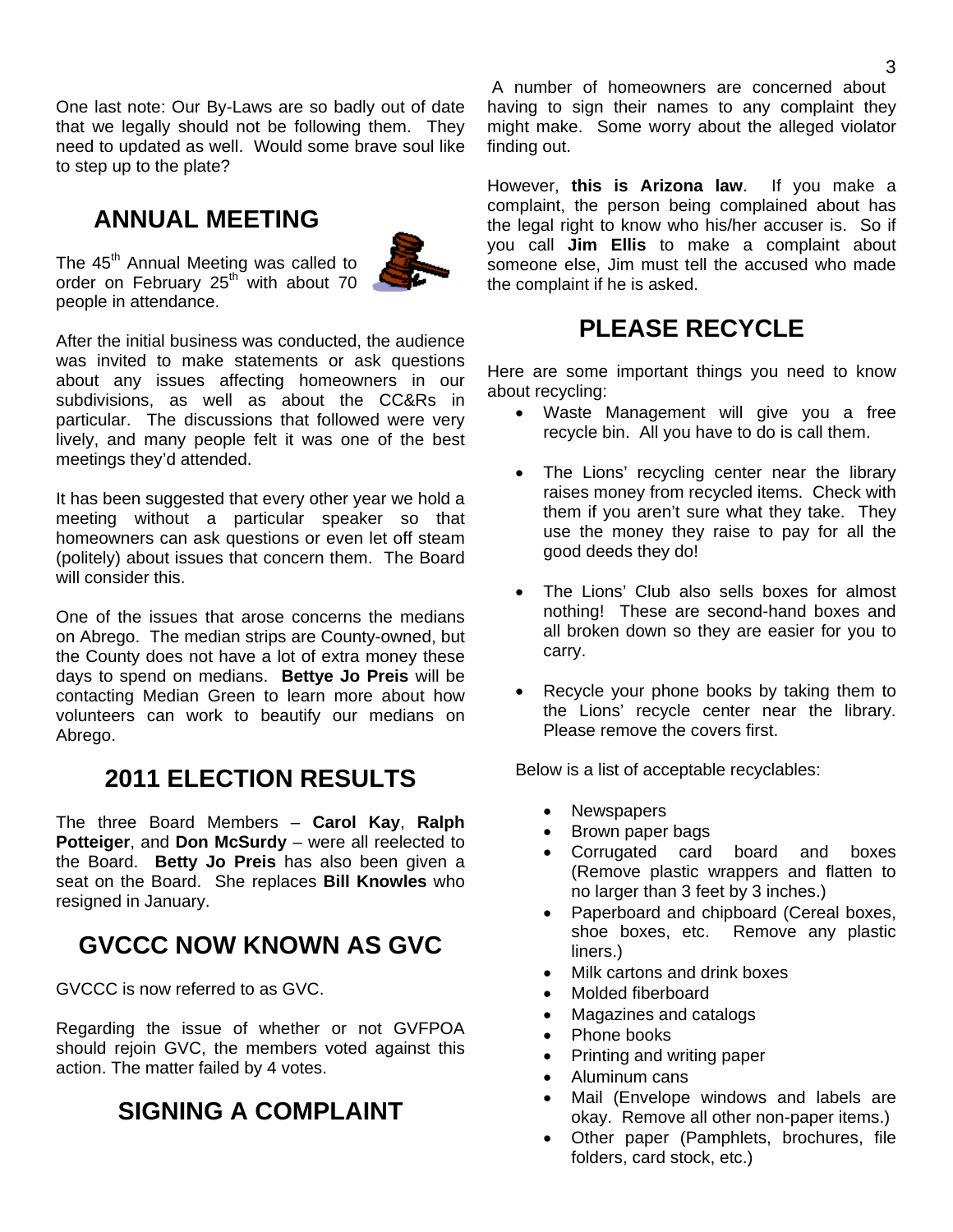• Plastics 1 and 2. (Note: Look on the bottom of plastic containers for the recycle symbol of three arrows making a kind of triangle. Within that



symbol will be a number. Look for a 1 or a 2. They can be hard to read, however, but an example is the plastic containers that berries come in or plastic water bottles.)

- Steel/tin cans (Non-hazardous aerosol cans are okay. No other steel is accepted.)
- Glass (Food jars, bottles) NO DISHES OR WINDOW GLASS.

#### **DO NOT RECYCLE THE FOLLOWING ITEMS:**

- Plastic bags or plastic film packaging
- Any tubes, pails or buckets
- Food waste
- Food service items, such as cups or plates
- Napkins or paper towels
- Aluminum foil or pie plates
- Tissue or gift wrap
- Pet food bags
- Newspapers in plastic bags or wrapped in twine
- Yard trimmings or dirt
- Blankets, towels or pillows
- Kitchen utensils
- Appliances
- Furniture, draperies
- Toys or pinatas
- Styrofoam or packing peanuts
- Auto parts
- **Electronics**
- Light bulbs, window glass or ceramics
- Clothing or shoes
- Diapers
- Tarps or hoses
- Construction materials (lumber, drywall, etc.)
- Books, photographic paper, tapes, CD's
- Medical supplies, such as syringes, lancets or other sharp objects.

Yes, the Green Valley Community Directory may be recycled. Simply tear off the covers and drop off old directories at the Lewis-Brown Lions Recycle Center, 601 S. La Canada Dr., located near the



Pima County Government Center (across from the Library parking lot).

Hours of operation are Monday to Saturday 8:30 a.m. to 11:30 a.m.

Recycling will help to preserve our environment and support the Lions in their good works! Please encourage your neighbors to participate.

Thank you, Fairways 3, for stepping up to the plate with enough volunteers to deliver your own phone books. Special thanks to **Wayne and Shirley Rodgers** for chairing this committee.

# **BEWARE OF SCAMS**

Protect yourself! Don't give out your Social Security number, your driver's license number or your bank account or credit card numbers.

Here are some tips that someone is trying to rip you off!

- The caller is more excited than you are.
- The caller demands an immediate answer but refuses to send you anything in writing.



- You must pay fees or buy a product before you can collect your prize or get credit.
- You must give your credit card or bank account numbers, or copies of personal documents – but you get nothing in writing.
- You must send payment by wire service or courier.
- The price for a product is much lower than the price for the same product on the open market.
- You are offered a large payment or reward in exchange for allowing the use of your bank account – often for depositing checks or transferring money.
- You receive an unexpectedly large check.
- Your business is invoiced for supplies or directory listings you didn't order.

#### **FRAUD! RECOGNIZE IT! REPORT IT! STOP IT!**

Identity theft is the fastest-growing type of fraud. Crooks can do bad things using your good name.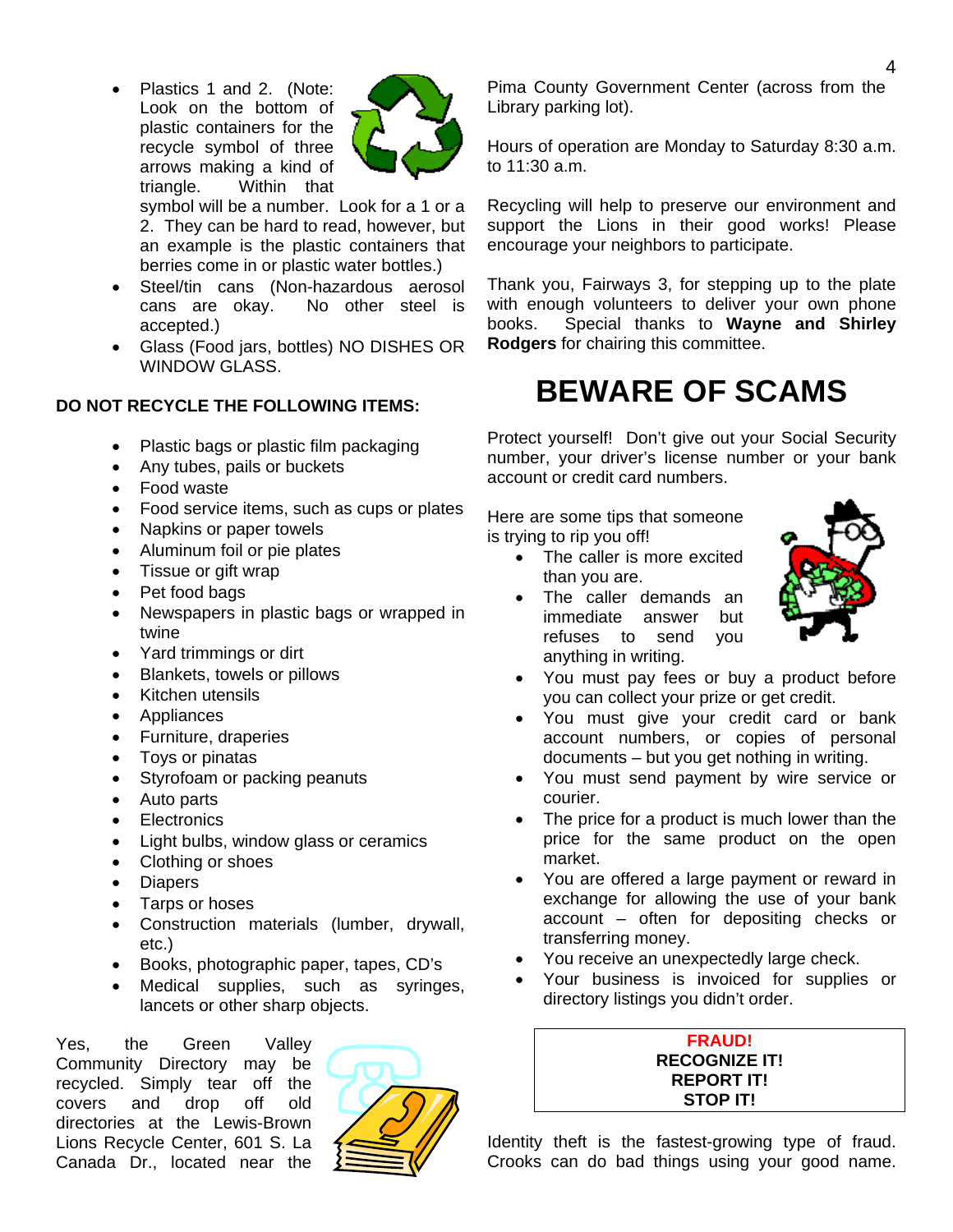Protect your precious person information. Ask all marketing, research, or charity callers for:

- Detailed, written information that you can check out yourself.
- Time to think about the offer. Scam artists pressure you for an answer, saying the offer will expire or go to the next person if you don't act now.
- Valid references and a way to contact them.
- A call-back number. This is not fool-proof. Seasoned crooks are happy to give you a cell phone or unlisted number where a colleague is standing by to finish taking your number.

# **PIMA COUNTY SHERIFF'S AUXILIARY VOLUNTEERS' VACATION CHECKLIST**

Residents leaving for vacation or for the summer may be leaving a welcome sign out for burglars or other potential problems. Please take the time to do the following:

- 1. Call SAV (Sheriff's Auxiliary Volunteers) and request house checks. There is no charge for this service. About once a week all your doors and windows will be checked. They also look for running water, bee activity, etc. Make sure your house number is on the back of the house/gate.
- 2. Make sure all doors and windows are locked. Use track locks and pin sliding windows. If possible, use security bars or wooden dowels on sliding doors. Lock security screen doors.
- 3. Close all drapes and blinds.
- 4. Suspend all deliveries and forward mail if leaving for the summer.
- 5. Arrange for a key holder, two if possible. (Note: A key holder is a friend or neighbor, someone you trust, who will hang on to your house key.) Make sure the key holder has your contact information.
- 6. Arrange for yard care. Eliminate weeds, debris, and keep trees and shrubs trimmed.



7. Turn buckets or containers upside down so they won't collect water and create a breeding ground for mosquitoes. Make sure ponds or pools are empty or properly maintained.

8. Have a neighbor keep watch for strange occurrences. Neighborhood watch programs are very effective.

- 9. Warning decals are available to put on front and rear windows.
- 10. It is safest not to discontinue your phone service.
- 11. If possible, use electric timers with multiple settings to turn lights and also a radio on at different times.

#### **Other Things You Can Do!**

- 12. Outside motion sensor lighting can also be a deterrent to criminals.
- 13. All valuables should be marked with your driver's license number and state.
- 14. Have a written record of your possessions.
- 15. An alarm system is added security.
- 16. Rolling shutters are expensive, but offer great protection.
- 17. Window film reduces glass breakage and visibility from outside.

#### **MAKE SURE TO CALL SAV AT 520-351-6744 ONE WEEK BEFORE YOU LEAVE!**



## **HELP US BY GIVING US A CORRECT FORWARDING ADDRESS, AS WELL AS CHANGE OF ADDRESS**

**PLEASE** be sure to give **Joyce Mohr** a correct forwarding address. Without it, you don't get important information and we waste a lot of money on postage.

#### **COLUMN TO HELP US FIND HELP!**  by **Jan Lorimer, Editor**

WE DO NOT ENDORSE THESE PEOPLE OR THEIR BUSINESSES. WE NEITHER SANCTION THEM NOR DO WE DISAPPROVE OF THEM.

If you have had a great experience with a local businessperson and you want to share that information with us, you can email me at **janlor6897590@yahoo.com** or call me at 399-2563.

- **Dave Thompson (House Painter):** 225-9074
- **Jose Lopez (Licensed landscaper):** 398- 9713 or 440-2180
- **Curtis Masterson (Unlicensed, painter):**  241-7441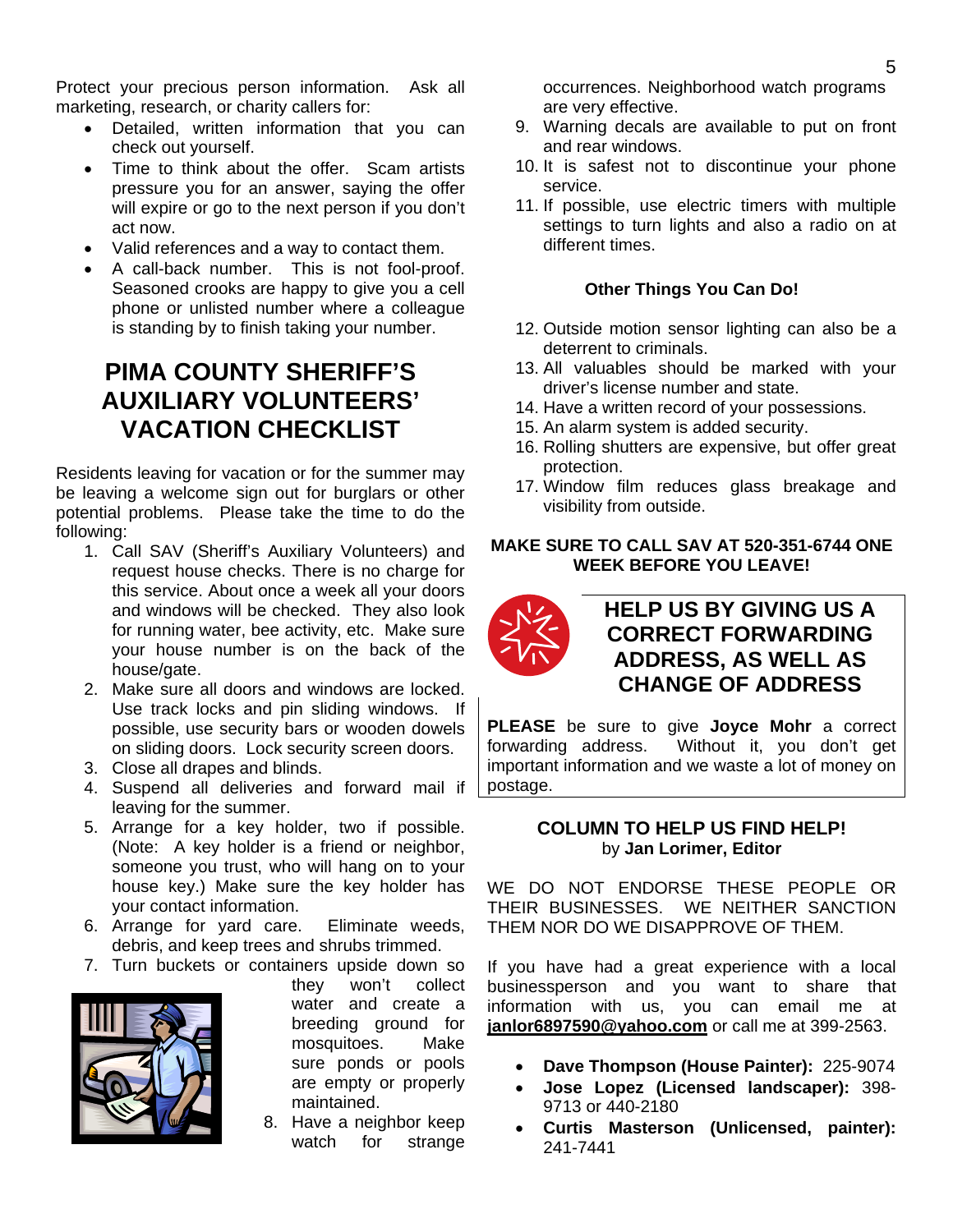# **DUES REMINDER**

Dues Statements go out in March. Annual dues for our homeowners' association are \$30.00 per home. Payment is due by April 30.

If you don't pay your dues, you will receive a second statement in May to remind you. Added on to your \$30.00 will be a \$3.00 late fee.

Failure to pay your dues means you won't get to vote in any of our elections.

We will continue to send out a dues statement each year thereafter, showing all the money you owe PLUS more late fees. Ultimately we will turn these delinquent accounts over to our attorney who will then proceed to take legal action.

So please! Pay your dues. Everyone else has to and 90% of our homeowners do pay their dues. And thank you to all of you who handle this in a mature, responsible, and timely manner.

### **SUE JONES' REPORT ON THE STATE OF FAIRWAYS REAL ESTATE**

As we near the end of the "Winter Visitor" season the Real Estate Market heats up. Currently we have 19 homes on the market with a price range of \$83,000 to \$249,000. Nine homes have sold, ranging in price from \$75,000 to \$185,000. We also have 3 homes that are scheduled to close by the end of April.

(Information obtained from Green Valley/Sahuarita Association of Realtors)

## **NICE WORDS**

**Ed. Note:** We received a few notes from voters both for and against changing the CC&Rs.

The following letter was so kind and says it all!

*"Thank you so very much for undertaking the essentially thankless task of revising our CC&Rs….Our CC&Rs now are absolutely clear and easy to read. There is no ambiguity or room for speculation."* 

And that is exactly what we were aiming for!!!

## **A HUGE AND GRATEFUL THANK-YOU TO A SPECIAL VOLUNTEER!**  By **Len Defendorf, President**

This would not be a complete newsletter without giving many thanks to one V.I.P.

Without this one person we, the Green Valley Fairways Property Owners Association, would not be the envy of most of the other POAs in Green Valley.

Without this one person we would not have a great web site containing everything that you wanted to know about GVFPOA but were afraid to ask.

And, without this one person, you would not be kept up to speed on just about everything happening in our beautiful Fairways and links to other sites to find out what is happening there as well.

I think you all know who this person is, and if not, well, you do now!

Thanks, **Chuck Hill**, our webmaster! We just wanted to let you know how much you are appreciated!

## **RECYLE UPDATE!!!**

Call **Waste Management** to receive, **FREE OF CHARGE**, a 35- gallon recycle container with a cover and on wheels!!!



They have bigger containers, if you need one. When you call, ask what the larger sizes are if you think that would be better for you!

## **NEIGHBORLY ACTS OF KINDNESS**

And a **virtual halo** goes to:



**Jim Wray,** who has been helping his neighbors by cutting palm fronds that grow out over the sidewalks.

**Bob Kay,** who has been cleaning other people's yards.

**Bud Stanley,** who helped Bob Kay clean a yard in their neighborhood.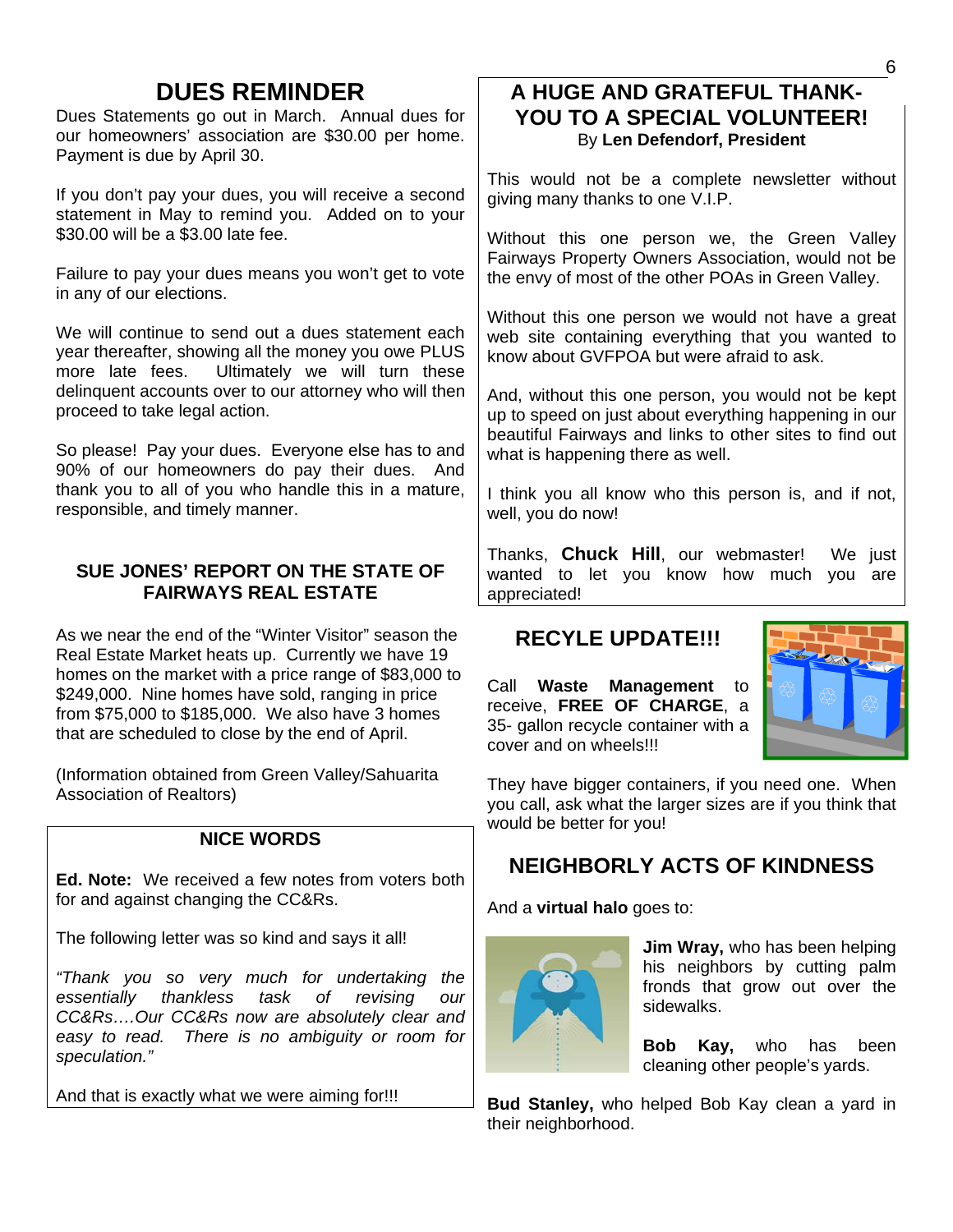#### **AND NOW, ANOTHER NEW SERVICE!**

Are you a businessperson living in the Green Valley Fairways? Want to advertise your business? Well, now you can. For **\$40.00 a year**, your business card will be printed in two issues of the newsletter PLUS will be displayed at our Website (**gvfairways.com**).

To advertise in the newsletter, come to one of our Board meetings with check or cash and a copy of your business card. We'll get the card to Chuck Hill who will post it on the web and will also email an e-copy to your faithful editor.